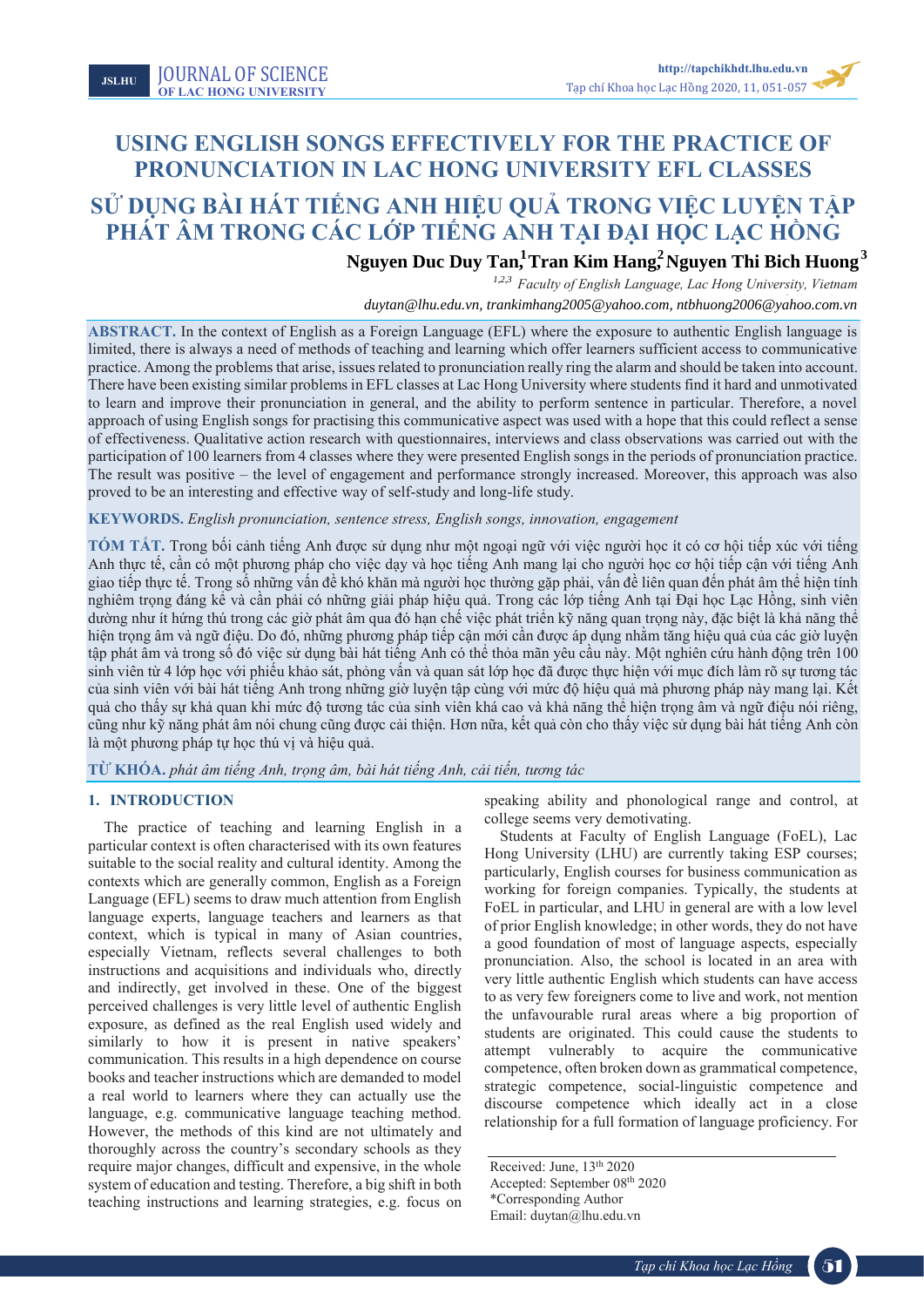both the subjective and objective reasons, students at FoEL currently find learning English pronunciation and phonology real big hardship, including English sound articulation and, more seriously, sentence stress and intonation – of the suprasegmental phonological elements – which features the prominence of important syllables in utterances to express meaning (Roach, 1991), under the control of firstly grammatical rule of content words and function words, and secondly the intention of speakers in delivering messages and feelings through the language. This feature strongly emphasises the role of sentence stress and speech chunking in meaningful communication production. Sentence stress and speech chunking are also one of the focuses of Lingua Franca Core theory by Jenkins (2000), highlighting major aspects of languages essential to getting messages across. Specifically, in the case of FoEL, students, as observed, often struggling distinguishing stressed and unstressed words within phrases and sentences, and syllables within the words themselves; as a result, they have a tendency to read aloud word by word, with relatively similar level of loudness, highness and length. Besides, students find it challenging to perform phoneme articulation, and this draws most of the students' attention to both performing and correcting themselves, which leads to unnatural speeches.

The reasons for this problem vary. Firstly, this situation could be originated from the number of noticeable differences between Vietnamese and English. Particularly, the former is monosyllabic while the latter is multisyllabic with the notions of stressing in words, phrases and sentences. Another difference is that English is of stress-timed languages, which means the speed of utterances depends on the number of their stressed syllables; whereas, Vietnamese is syllable-timed as the number of syllables, whether stressed or unstressed, rules. It can be concluded that stressing is an aspect commonly seen in English but in Vietnamese, is often neglected. As a result, Vietnamese learners of English tend to speak the two languages in the same way, declining the efficiency of English language communication, even causing breakdowns as Nguyen (2004) pointed out in his research. The second reason should be the insufficiency in learning activities and practices in FoEL classes. Actually, teachers here follow both audio-lingual and CLT approaches, offering students chances to practice from mechanical drills to meaningful activities based on the language knowledge they have acquired from presentations. However, time allocation and class size are seemingly hold-backs. Outside the classroom, furthermore, students do not have good access to a self-learning environment due to the unfavourable locations of the school as well as the students' hometown; thus, self-study is also in shortage or ineffective. This is especially serious for those, from many parts of Vietnam, who are identified with local accents.

Therefore, novel measurements are highly recommended in order that students at FoEL could be fully aware of the two languages' differences, and the remarkable features of English, as well as practices, both in and outside classroom, could be sufficient, practical and fun, which is able to inspire students in their learning as a whole.

## **2. LITERATURE REVIEW**

Behaviourism theory by Watson (1913) illustrates the process of learning in which repetition, imitation, reinforcement and building habits are main stages. It means learning a language takes time and learners have to put themselves in a process of steady acquisition. Therefore, using English songs in EFL teaching is found relevant when they facilitate classroom activities such as listening, repeating and role-playing. English songs, actually having been a popular teaching aid, are often introduced in listening lessons, and, in a larger scale, presented in lots of EFL course books, including those officially used in Vietnam, e.g. English 11. Regarding Vietnamese social and cultural context, music presents itself as an important cultural value as traditional music of many forms play a role in the people's life. Namely, Cai Luong, popular in the south of Vietnam, and Cheo or Tuong in the north part – perceived as national heritages – are types of music in which people are talking to each other in the way of singing, which signals possibility of applying this technique in training speaking a language.

Beyond possibility, actually, the effectiveness of using songs for teaching and learning English language have been evidenced by a number of research studies including those in the area of English pronunciation. The effectiveness may firstly come from the relaxing and non-threatening classroom atmosphere thanks to the presentation of songs, amazingly motivating students to get engaged in studying. An investigation into the relationship between songs and language performance done by Monlinsky & Bliss (2000) showed that songs could create motivation among learners which contributed hugely to the state of concentration and memorisation. Another study by Chen & Chen (2009) reportedly indicated that to those learners who expressed interest in listening to and singing songs during class time, pronunciation, listening and speaking skills actually got improved. Therefore, in a culture which emphasises the importance of music like Vietnam, it can be possible to hope for particular progress in teaching English using songs. Secondly, English songs are a form of authentic English which is definitely beneficial, according to Feric (2012). In fact, English sung or "spoken" in songs are real and produced by native English speakers; therefore, they reflect themselves as a huge source of authenticity –situations which are witnessed in real life. This resource could be highly valued especially in the context of EFL where exposure to real English, e.g. English pronunciation in this case, is a weakness, as in FoEL as well. English songs are believed to also provide students with linguistic knowledge, e.g. colloquial phrases, besides the noticeable phonological expertise. Third, access to English songs is not a complicated task without worry about copyright issues. Thanks to iTunes music downloading service, songs are easily and economically bought as downloads and stored in computer or smart phone, whatever part of the world it is. Besides, free global streaming services such as YouTube or Spotify really make English songs accessible. Likewise, Vietnamese students can also approach to English songs as streaming or paid downloads via mp3.zing.vn – a streaming and downloading service in agreement with Sony Music and Universal Music. Also, students are facilitated, especially in their independent and life-long learning, with several lyrics websites and karaoke applications, charged or even free of charge. **(x)**

Regarding linguistic knowledge embedded in English songs, phonological knowledge, as being investigated into song lyrics and rhythm, is of major points because song writers, typically those who speak English as first language, inherently connect English linguistic features to those of rhythm and beats during the act of composing. As analysing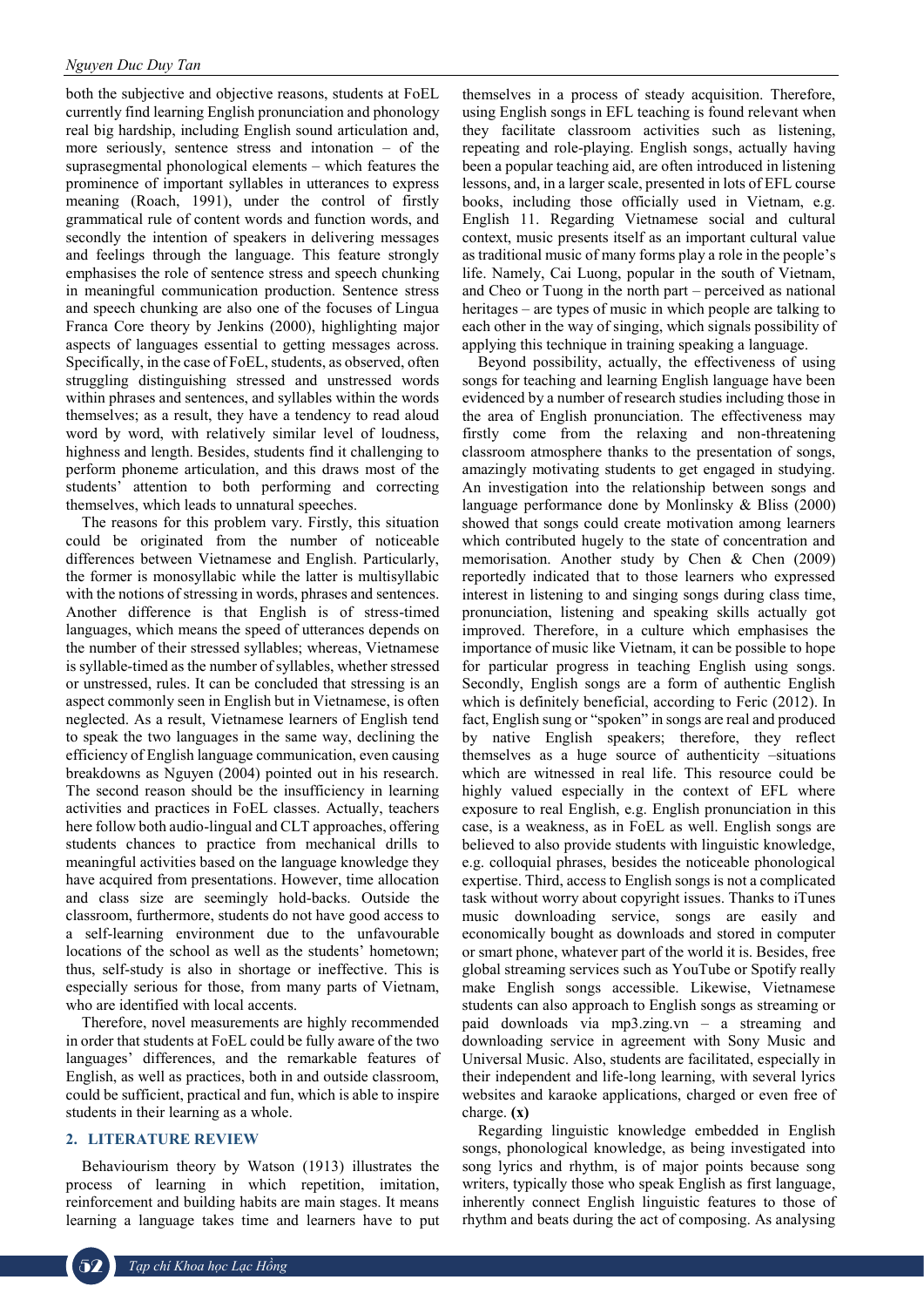lyric lines from a pop song written by American singer Taylor Swift named We Are Never Ever Getting Back Together, findings are extremely interesting.

I'm **real**ly gonna **miss** you picking **fights** And me **fall**ing for it **scream**ing that I'm **right** And you would **hide** away and **find** your **peace** of **mind** With some **in**die record that's **much** cooler than **mine**.

The boldface parts in the lyric lines above illustrate the stressed syllable in terms of phonological rules as they are parts of most of the content words which mainly convey meaning. Surprisingly enough, those boldface parts are also written on major beats of the song rhythm. This similarity indicates the way Taylor send out messages through the song and the way other people speak those lines naturally enough to demonstrate meaning are relatively identical. In fact, music is a composition of pitch, stress and tones which are synthetically matching with the written lyrics lines. According to Reilley & Ward (1997), "the rhythm forces to put the stress in the right places and to observe the strong and weak form" (p.24). Song writer from English speaking countries, purposefully and inherently, know how to make use of this correlation – placing linguistically stressed syllables on a string of beats – well enough for message delivery. Therefore, this act serves as a foundation for a perception of benefits of English songs to language learning. Spicher and Sweeney (2007) claimed that singing along to songs is like speaking in a rhythmic way, similarly to the case of the Vietnamese traditional Cai Luong and Cheo. Additionally, loads of data have been collected in search for a convincing answer about the effectiveness of English songs on the speaking ability of English language learners. Farmand and Pourgharib (2013) conducted an experiment in language oral production with university students in Iran who appeared to share similarities with those from LHU, e.g. the age of 17-19 and the language level of pre-intermediate as those students at FoEL who took part in this research. They concluded in their report that the students, after a certain time learning English with songs, could be able to produce oral communication with good level of accuracy in pronunciation in general, which included stressing and intonation. The mention of Iranian students leads to the consideration into a fact that Vietnamese and Iranian people share a reactive culture (Lewis, 1989) which demonstrates the peoples' characteristics of being good at listening, observing, imitating and understanding patterns. They actually need to spend time for accessing real language and studying the mechanisms before moving to produce repetitions of the observed actions, and ending up with habit building. Students, likewise according to Shen (2009), admitted to have awarded themselves with broader phonological knowledge including important rules in sentence stressing and intonations after much repeated singing along to songs. This phenomenon was also concluded by the researcher himself after careful analyses on those students' performances. Other researchers, e.g. Parker (2000) and Tuan & An (2010), also came to a similar conclusion about English songs and phonological performances.

However, the subject of those research studies were often English pronunciation in its broad term. In the other hand, there were rarely studies carried out intensively on such single phonological aspect as stressing, speech chunking or intonation, which may demand deeper investigation into linguistic aspects, more critical analyses on music and practical experiments on learners' actual performances. What is more, very few articles which have been written suggested particular novel techniques of synthesising English songs to classroom activities as well as approaches for learner's self-study. Actually, that using English songs can be innovative or not depends on how they are presented. A suggested hypothesis is that the use of English songs can be a combination between audio-lingual method and communicative language teaching approach, aiming at providing students with adequate mechanical practice and communicative activities. For greater details, English songs can be presented as a tool for controlled stressing practice upon teacher's instructions, mechanical drills and exercises from the course book being completed. The songs can be used in a pattern of stages throughout a pronunciation lesson, to some extent similar to PPP (presentation – practice – production) format. Firstly, teachers can use an English song for a simple listening exercise which enables students to be aware of the words which contain major meaning, e.g. gapfilling, error correction, etc. The second stage is for mechanical and controlled practice starting with choral and individual drills with lyric lines demonstrating particular stressing patterns. This stage could move from listening, singing along to reading aloud and finally speaking out. This stage is followed by a conversation practice in which those lyric lines are uttered, which then leads to another practice with different sentences but similar stressing patterns. The third stage will be a follow-up activity which is to get students writing their own lyrics lines with a sample music, or even a piece of their own one. This could be a more challenging task for stronger students.

# **3. RESEARCH METHOD**

The innovation of using English songs in practicing pronunciation was carried out during a process of an action research (Dahlbeg & McCaig, 2010) following qualitative approach which is appropriate to social and educational studies as this approach is set to have insights to participants' emotions, attitudes and behaviours along with their natural characteristics (Silverman, 2000; Hatch, 2002; Flick, 2014). As part of a circulation of research for progress, implementation and reflection in areas of linguistics and language proficiency at FoEL in particular, and in LHU in general, this type of research appeared to be suitable. More specifically, teaching staff at FoEL are required to attend academic meetings, seminars and workshops scheduled by the management in which they do their own teaching practice reflection, exchange ideas and make suggestions for improvements. Therefore, this action research with assistance from the academic managers at FoEL was expected to bring out positive results. Aiming at comprehending FoEL students' experience in pronunciation training facilitated by English songs, whereby understanding the extent of efficiency of this method, this research was to answer the following questions.

- 1. How can English songs be used in practising sentence stress in pronunciation class?
- 2. How do students respond to using English songs in practising sentence stress in pronunciation class at ED, LHU?

The research was implemented during the Pronunciation in Use course at FoEL with a group of 100 participants who were English-majored freshmen from four different classes – 19AV111, 19AV112, 19AV113 and 19AV114. These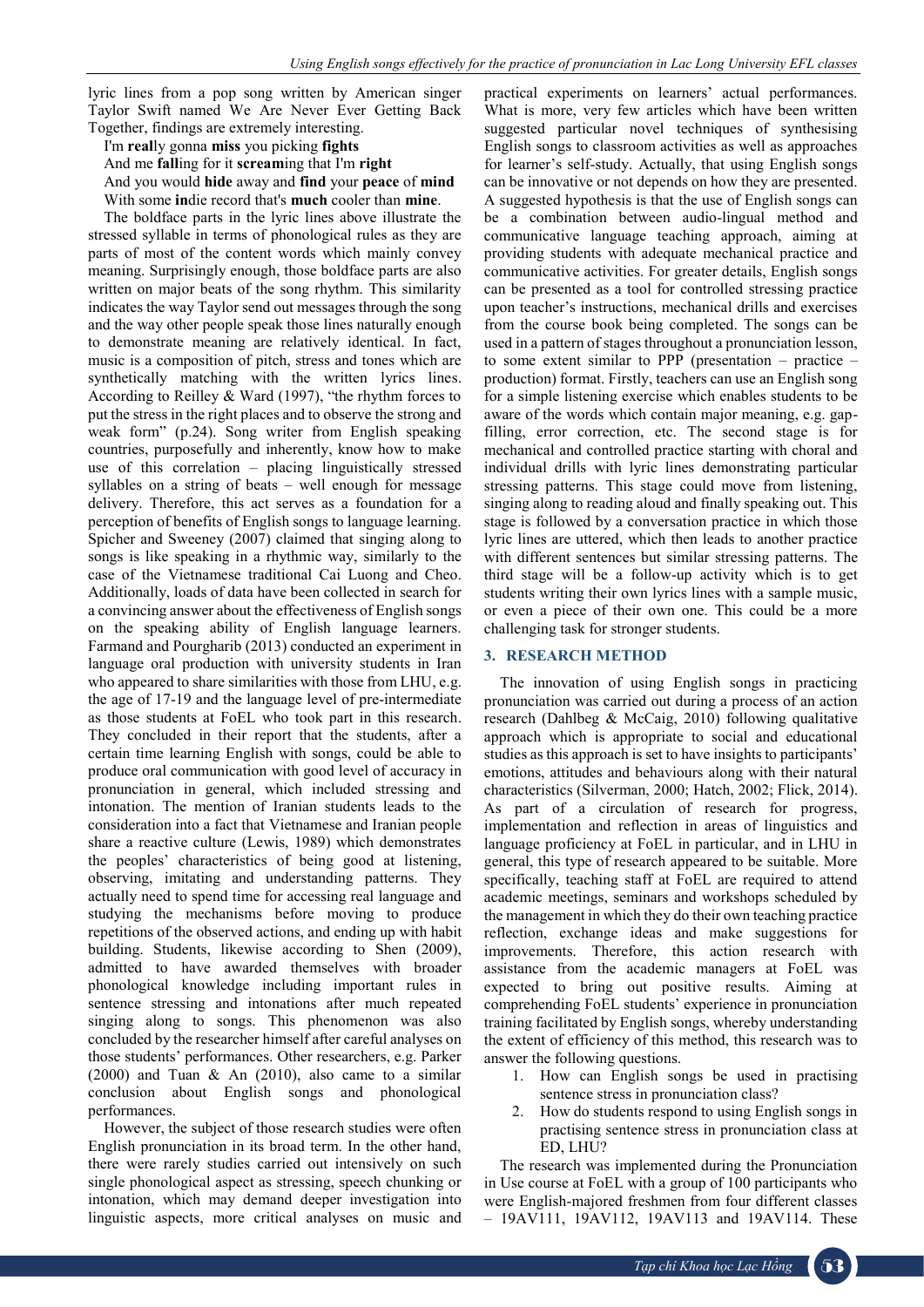participants were characterised as being  $17 - 19$  years of age and at pre-intermediate level of English proficiency. As for other noticeable properties, those students came from many different parts of Vietnam, in most of which exposure to authentic English was a weakness, along with old teachercentered teaching methods which only focused on grammar; for that reason, they have long formed a habit of passive learning which was highly dependent on teachers' instructing and task assigning activities. So the innovation could be a brand new experience that could bring motivation and inspiration to them. The research was implemented in a stand-alone pronunciation course which includes eleven weekly 180-minute class meetings with the use of three different data collection instruments – classroom observation, students interviews and students artifacts, and the analysis method of grounded theory and coding (Auerbach & Silverstein, 2003). During the entire process, the researcher observed the happening with a checklist to record students' participation in activities which included the level of engagement, facial expressions, and body language, etc. This observation, as to Marriam (2002), Hatch (2005) and Dahlberg &McCaig (2010), could work well in exploring participants' engagement in a particular situation with an in-depth and first-hand set of data. The second instrument was individual interview, one of the ultimate methods for qualitative research, according to Hatch (2005). Ten out of one hundreds participating students were at random invited to semi-structured interviews, lasting approximately 10 minutes each, where they were asked eight pre-set questions regarding their experience and other follow-up questions in case of a need to collect more detailed information. Besides, students' recorded performances, defined as artefacts (Hatch, 2005) were collected from the production stage of pronunciation lessons as well as from other speaking classes, which were then analysed by Adobe Audition software which allows visioning sound waves, to visualise the development in their ability after a period of implementing the innovation. All the data were then coded and categorised for inductive analysis and discussion (Auerbach & Silverstein, 2003).

# **4. FINDINGS AND DISCUSSION**

The data, after being analysed, indicated a large range in participants' engagement to English-songs-assisted pronunciation lessons, generating from medium to high levels. An average level, nevertheless, was categorised with participants' confidence though lots of them admitted to have gained much more confidence and self-esteem. In contrast, a positive sign was found in the development of linguistic knowledge among participants leading to expected improvement in stressing and intonation, and oral communication ability as a whole. But on top of those, the activities with English songs in class initiated a more active, interesting way of self-study in which students could make use of the native pronunciation, as well as the lexical aspects through the songs for their imitation and practice. Still, levels of all these aspects showed an inconsistency because they were actually influenced by a number of factors such as the choice of songs and the organisation of activities in the classroom. Firstly, participants responded differently according to the melody speed, the music genres and the popularity of songs as well as how they connected to the students. Classroom activities also affected students' engagements because of their types, level of interaction and

level of challenge. The presentation of the categorical data is in the following sections.

### **Engagement**

The biggest notice from the observation was that almost all students paid their participation in the activities which were scheduled and guided by the teachers, with a high consistency across the groups and class times. This actually indicated readiness and willingness to learn with songs and to do practice in later stages. However good they were, and however they enjoyed listening to music, it seemed that they all knew what was coming and what they needed to do. It was thought at first to be their learning responsibilities; however, it turned out to be a contradicted situation thanks to the observation to the students' smiley faces, cheering noises and attempts to achieve required tasks. In fact, students admitted that they *'were very excited'* or *'really enjoyed the practice',* or, if they did not express much excitement, still had lots of things to do during the time. However, the level of engagement, as mentioned above, varied, from students to students and from activity to activity. As can be seen in the observation checklist, a number of students showed their higher level of engagement by being loud in drill times, spending much time working on conversations and discussions (learning autonomy), being active in expressing ideas and opinions, getting reading for modelling, being willing to ask for assistance and giving other supports (cooperation). Whereas, a group of students often tended to be silent, and tried to complete assigned tasks as soon as they could regardless how successful they could be; others chose to work alone and tried to answer questions on their own rather than being in groups or ignoring the activities. They admitted:

*"I always carefully took notes of the instructions of the teacher when he showed us how to stress in the sentences but I did not talk much in class, even though I had questions. … and I actually didn't do much in class."*

The reason could be, for some of the students including those who were not necessarily weak, English songs were not of their interest, or quite new as a form of a teaching and learning aid. Another cause was that students, especially passive participants, still found it hard to overcome the complexity of English pronunciation notions and the hardship of training. They said:

# *"It was my first time learning this way. I got used to learn grammar and do exercises for long time, so pronunciation was something too new to me and I think it takes time for me to get along with it."*

The choice of songs was also an important factor. The researcher realised that popular songs attracted students more than other genres such as rock, country music or hiphop. Those pop songs were reported to be heard at many places – *"they automatically went through my ears. I love All of Me by John Legend and Blank Space by Taylor Swift"*. Besides, lyrical love songs, e.g. golden oldies such as Only Love by Trademarks, 25 Minutes by MLTR or If We Hold On Together by Diana Ross, were well responded; or those songs with empowering messages, e.g. Born This Way by Lady Gaga or Firework by Katy Perry, always made class time more fun and lively with discussion and presentations using the song lyrics. Another important factor was the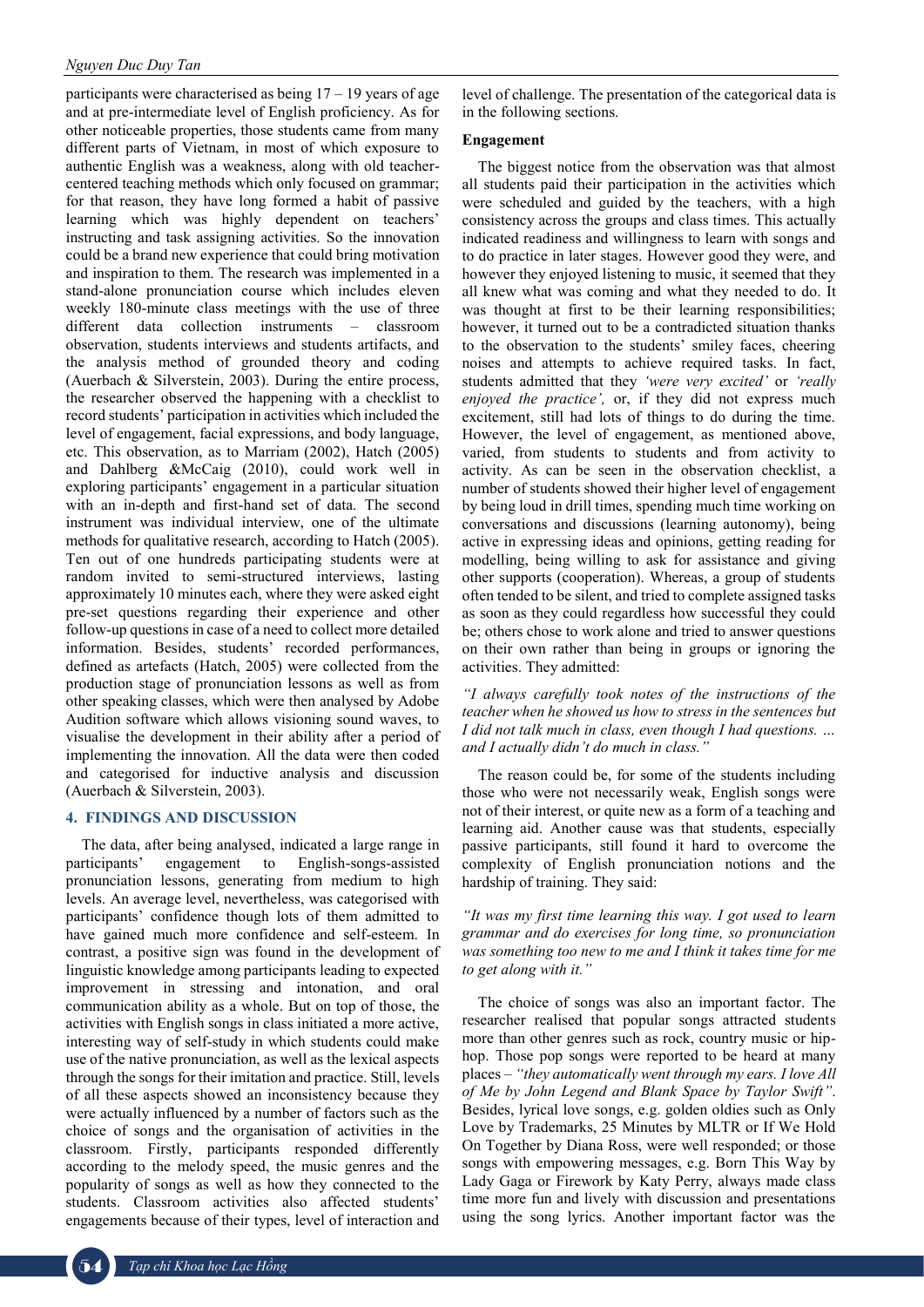melody speed. Students were often avoiding songs with fast flows due to a fear of failing to accomplish associated-withthe-song tasks The notes showed that on the day when such songs were presented, the activities were not wellparticipated.

There was also a variety in how engaged students got in different stages of the practice. The first stage of the lesson often witnessed high level of involvement as students worked actively in answering listening comprehension questions and/or completing gapped lyric texts, followed by loud choral and individual drills. Furthermore, *"I listened to the teacher explaining the stress pattern in the lyrics and also the meaning of the song"* or *"I usually used a pencil to underline the words that could be heard clearly in the song and tried to imitate."* The controlled conversation stage that followed was a peak time as most of students found it exciting to make use of the song lyrics to perform life-like conversations with friends. The checklist showed that students worked with their partners to perform conversations until they believed they were at their best. However, excitement lowered when students approached the final stage when they were to write their own speech in accordance to the stressing patterns they had learned before. In fact, it was an extremely challenging task and it aimed at strong students. Therefore, teacher's assistance was vital in this stage in order not to let student's engagement reach a low level.

# **Confidence**

The confidence actually agreed with the engagement level of students. In other words, those students who were actively engaged in the practice often showed a great level of confidence, while some others admitted they were still nervous. For that reason, students' confidence generally stood at an average level. In the reality, the students who felt excited and enjoyed the activities often raised hands and spoke loud in class; they seemed to be always ready to work whenever they had chance. There were many differently expressions which signaled how confident the students were during class time, which include their actions and facial expressions. Unconfident students rarely maintained eye contact to teachers and friends in conversations, and very often, they came up with '*being nervous'*, '*shaking'* or even '*sometimes wishing that they were not invited for an individual performance*' while direct eye communication with various facial expressions added to conversations were seen from strong, confident students. Confident students, also, often spoke with flexible body language and relaxed hands and shoulders. However, as explained before, learning English language is a building habit process, and expectations for changes and improvements are always reasonable.

As for the factors which influenced the students' confidence, firstly, the novelty to the method did as to how engaged the students were. Actually, nerve and anxiety usually happened to those who were not quick at getting adapted to new environment and those who were not ready for changes. In the case of FoEL, the changes were presented in the entire teaching and learning English process when students, perhaps "grammar addicts", were to live another life of real language communication, but more directly, from the use of English songs in lessons which were previously perceived as tools for entertainment. Really to some students, *"The use of songs is new to me"* or *"This was the* 

*first time I listened to English songs because I only listened to Vietnamese songs before."* The second factor came from the organisation and the difficulty of the activities. Students seemed to be more comfortable and less nervous in group work or social communication activities when they could avoid the direct look from many other friends and the teacher while in individual practice, e.g. short talk delivery or podium presentation, few students were volunteer for it because they considered those times a real struggle. It demanded more control and supervision from teachers in order to firstly ensure the practice time for all students and secondly perceive how they get along with the activities and track their improvements.

### **Understanding and performance**

To most of CLT activists, and many other English language teachers, pronunciation deals very little with theory, but requires actually work and involvement. That is absolutely true; however, as described above that Vietnamese brings an inactive culture – a desire to understanding patterns before building skills through repeated imitations, there exist several rules in stressing and intonation which they could use as foundations to scaffold their skills. Therefore, the categories of understanding and performance are taken into consideration relatively at the same time. The data suggested that English songs could help students much in acquiring both general knowledge about pronunciation, and more expertise knowledge about linguistic aspects including stress and intonation. Actually, the songs enabled them to comprehend the differences between stressed and unstressed syllable in a way with connection to rhythm. Evidence for this came from the notes taken by students during the time teachers explained phonological rules to them, as observed. In those notes, students took actions to underline or circle meaningful parts of the speech and from that, they practice speaking those parts louder than other to form stresses. One of the notes is illustrated as follow.

#### *"Staring at the ceiling in the dark*

#### *Same old empty feeling in your heart"*

Not just for song lyrics only, a similar thing happened with other sentences, in a conversation or in a short talk. The students themselves also realised this positive improvement. Thanks to the provided theory and the effective way of practice with songs, students managed to perform more understandable, natural utterances in conversations, both in pronunciation practice stages and other speaking lessons. Speeches with rhythm and differences in highness, loudness and length across syllables were produced more often over time. In fact, their speech could be a bit clumsy, and slow but, as a listener, an idea of what they were talking and, more importantly, of how they changed their tones and pitches when saying were frequently witnessed. Students themselves admitted *"when I was able to get a good line, it was really nice saying it like singing, because I felt it sounding like American."* The differences in tones and pitches were clearly visualised with the support of Adobe Audition software.



As can be seen from the illustration above, most of the words which contain meaning were said visually at a high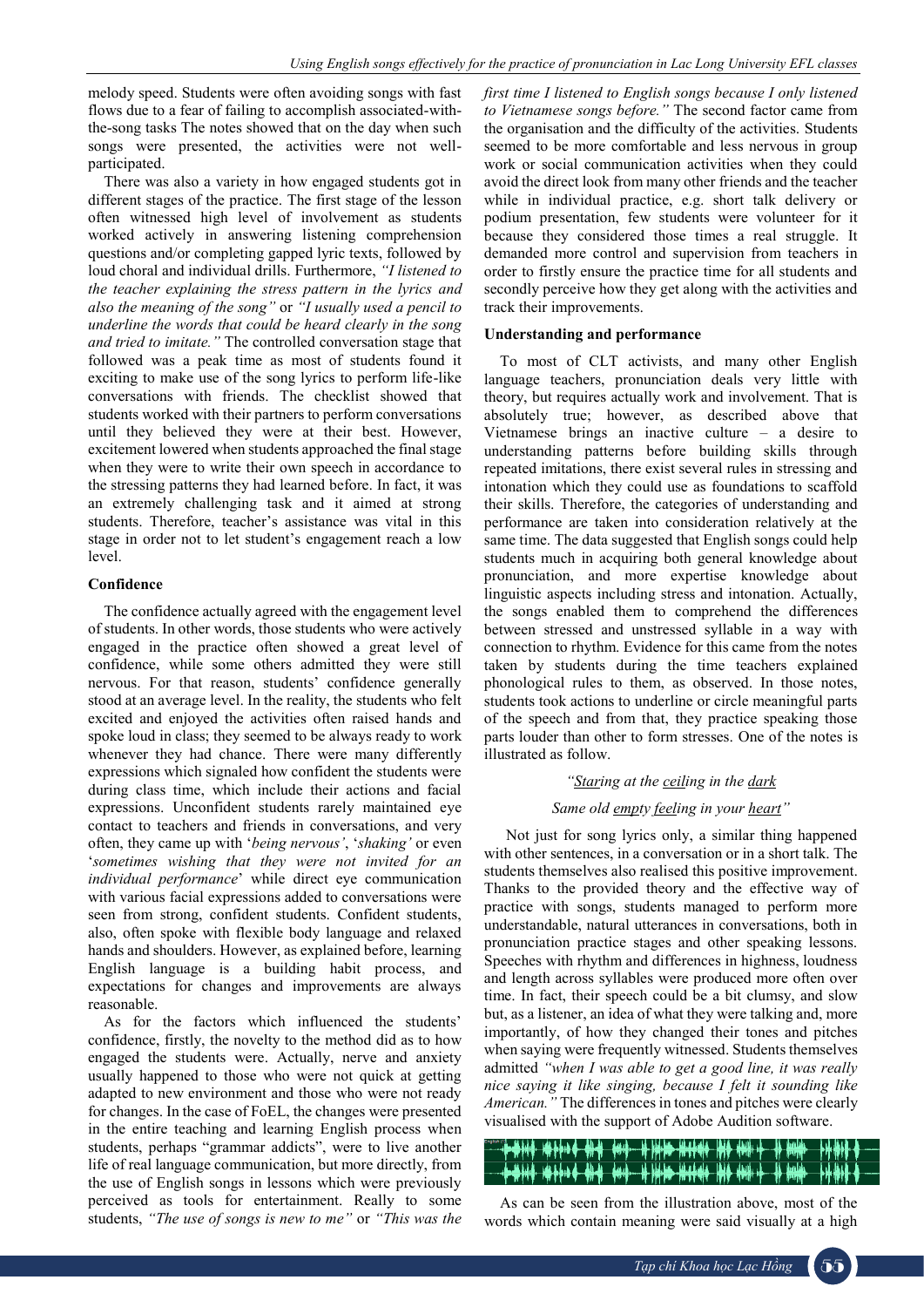sound wave peak, regardless of some mispronounced words such as '*deserve'* or '*sure'*. However, the following was not as a good performance because the sound waves are relatively no big difference.

| abo altaile idialai-ra amois aco- i at thi jou setti i chin - i |  |
|-----------------------------------------------------------------|--|

Actually, the first illustration was from a short talk with conversation-like sentences and the second one was from a short talk which used more formal language. As actually seen, the more informal performance was better than the other, mainly because the language used in this talk was similar to that used in popular songs. To have a comment on the performance, the teacher who involved in the assessing students' recordings stated that the stress could be clear in the speech, rather than a flat tone from the beginning to the end of the talking; the accuracy of the stressing was rather high because she could understand by focusing on the words said louder and higher, even though there were still stressing points which were misplaced. However, she thought the speech was not very smooth and fluent and students needed more time of practising to better themselves. Of course, the goodness of a performance and degree of improvement could vary, but to some extent, the improvement of the performance does exist, at a high medium level in this case.

#### **Self-study**

The result of that students would make use of the resource of English songs for their self-study was most positive. Students started to share ideas about songs and make recommendations of good songs to their friends, which proved that they had actually spent time searching for and listening to English songs at home. Another noticeable point from the observation checklist was that they used other lyric lines for their conversation composition which were not introduced in class by the teacher. The reality that students got access to and listen to English songs at home really initiated a positive change in their perceptions to English learning and English songs, as well as their learning habits.

The use of English songs, in the context of FoEL, was really a big change, but positive in teaching practice which not only served as a teaching aid, but also created a lively environment where students got exposed to high quality English language and found inspirations in study. Being bold and trying new things, in fact, is an effective way to build learning power (Claxton, 2002). Also, new experience and new notion actually stimulate the speed of absorbing and its quality. For that reason, the use of English songs to introduce the notion of sentence stress, as well as to emphasise the importance of this aspect in conveying messages across did work, specifically in the case of FoEL's students.

As previously discussed, English songs are not only a sophisticated form of delivering messages, but also a great source of authentic vocabulary and pronunciation (Feric, 2012). This 'magical' combination of the communication and the language knowledge did prove how well it worked for students at FoEL. Students here did not only vision according to theory of rules and requirements, but did know how to match them with their own understanding; or vice versa, they could draw out the rules for themselves based on the way they got to understand the songs' message. Regarding students' performance, furthermore, the innovation could be a success limited to the type of language

students would use, because they seemed better at stressing when the language was kind of informal, such as conversation or informal talks. Another benefit that the use of songs created was that it was a good opportunity for students to boost their self-study. In fact, this could be the greatest success of the innovation when almost all students showed evidence of using songs to learn at home. The important thing was not whether students could make progress in a short period of time, but how they could force themselves in a good habit, which later could make them forget about Vietnamese whenever they speak English.

However, there were still demands for reconsiderations in terms of confidence. What needed reconsidering includes teachers' techniques in selecting and presenting songs, showing the songs' educational purposes within a form of entertainment as a group of students were not fond of music in general, and English music in particular. Another consideration is the conduct of activities, especially those which were more challenging. It does not mean difficult tasks should be eliminated, because students are believed to learn more outside of their comfort zone, but teacher's instructions should be clear cut and simplified along with enthusiastic assistance during the time, so that students would not be demotivated and subsequently lose their confidence and esteem.

#### **5. CONCLUSION**

English songs, appearing in lesson plans of several English teachers for different purposes, could be now added to Pronunciation lessons in order not only to teach students a particular aspects or skill, but to encourage them to be more active, and motivated in their independent study outside the classroom as well. Songs will present their educational value, besides entertainment values as often perceived, and create huge benefits to learners if they are used carefully with critical selection and associated activities which are appropriate to learners' tastes and backgrounds. However, other objective factors could contribute the effectiveness of using English songs include the learning site, students' specila cultural features and local accents, etc. which should also be taken into account when teachers design lesson plans and afterwards implement them in class.

## **6. REFERENCES**

- [1] Auerbach, C., & Silverstein, L. B. *Qualitative data: An introduction to coding and analysis* (Vol. 21). NYU press, **2003**.
- [2] Chen, Y. C., & Chen, P. C. The effect of English popular songs on learning motivation and learning performance. *WHAMPOA-An Interdisciplinary Journal*, **2009***, 56*, 13-28.
- [3] Claxton, G. *Building learning power*. TLO Limited Bristol, **2002**.
- [4] De Felice, D. A Phenomenological Study of Teaching Endangered Languages Online: Perspectives from Nahua and Mayan Educators, **2012.**
- [5] Farmand, Z., & Pourgharib, B. The effect of English songs on English learners pronunciation. *International Journal of Basic Sciences & Applied Research*, **2013,** *2*(9), 840-846.
- [6] Feric, N. Learning English with music. *Using English,* **2012**. Retrieved from http://www.usingenglish.com/articles/learning-english-withmusic.html on May 27, **2020**.
- [7] Flick, Uwe. *An introduction to qualitative research* (5th ed). London: SAGE Publications, **2014**.